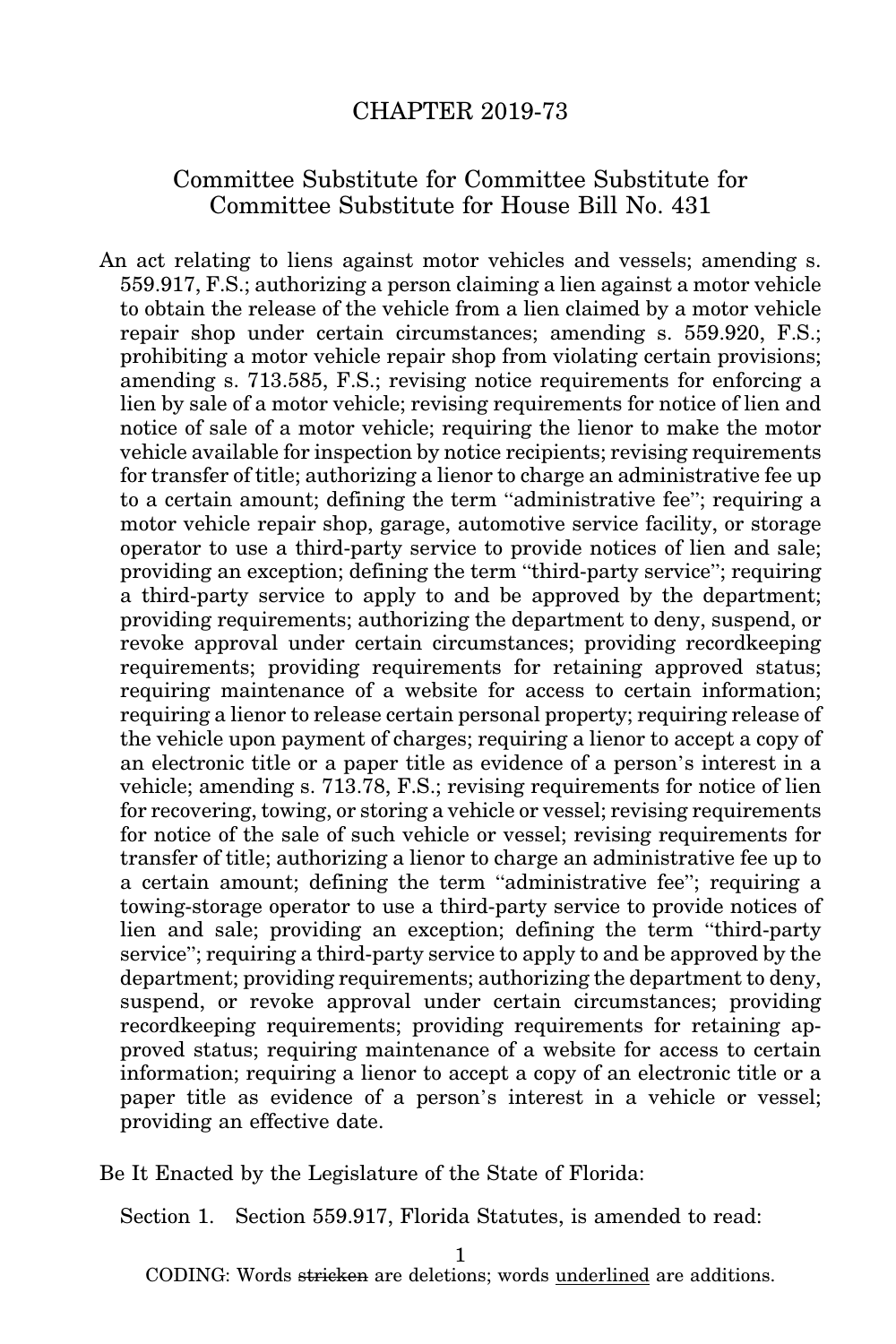559.917 Bond to release possessory lien claimed by motor vehicle repair shop.—

 $(1)(a)$  A Any customer or a person of record claiming a lien against a motor vehicle may obtain the release of the her or his motor vehicle from any lien claimed under part II of chapter 713 by a motor vehicle repair shop for repair work performed under a written repair estimate by filing with the clerk of the court in the circuit in which the disputed transaction occurred a cash or surety bond, payable to the person claiming the lien and conditioned for the payment of any judgment which may be entered on the lien. The bond shall be in the amount stated on the invoice required by s. 559.911, plus accrued storage charges, if any, less any amount paid to the motor vehicle repair shop as indicated on the invoice. The customer or person shall not be required to institute judicial proceedings in order to post the bond in the registry of the court and shall not, nor shall the customer be required to use a particular form for posting the bond, unless the clerk provides shall provide such form to the customer or person for filing. Upon the posting of such bond, the clerk of the court shall automatically issue a certificate notifying the lienor of the posting of the bond and directing the lienor to release the customer's motor vehicle.

(b) The lienor shall have 60 days to file suit to recover the bond. The prevailing party in that action may be entitled to damages plus court costs and reasonable attorney attorney's fees. If the lienor fails to file suit within 60 days after the posting of such bond, the bond shall be discharged by the clerk.

(2) The failure of a lienor to release or return to the customer or person the motor vehicle upon which any lien is claimed, upon receiving a copy of a certificate giving notice of the posting of the bond and directing release of the motor vehicle, shall subject the lienor to judicial proceedings which may be brought by the customer or person to compel compliance with the certificate. Whenever a customer or person brings an action to compel compliance with the certificate, the customer or person need only establish that:

(a) Bond in the amount of the invoice, plus accrued storage charges, if any, less any amount paid to the motor vehicle repair shop as indicated on the invoice, was posted;

(b) A certificate was issued pursuant to this section;

(c) The motor vehicle repair shop, or any employee or agent thereof who is authorized to release the motor vehicle, received a copy of a certificate issued pursuant to this section; and

(d) The motor vehicle repair shop or employee authorized to release the motor vehicle failed to release the motor vehicle.

The customer <u>or person</u>, upon a judgment in her or his favor in an action brought under this subsection, may be entitled to damages plus court costs

2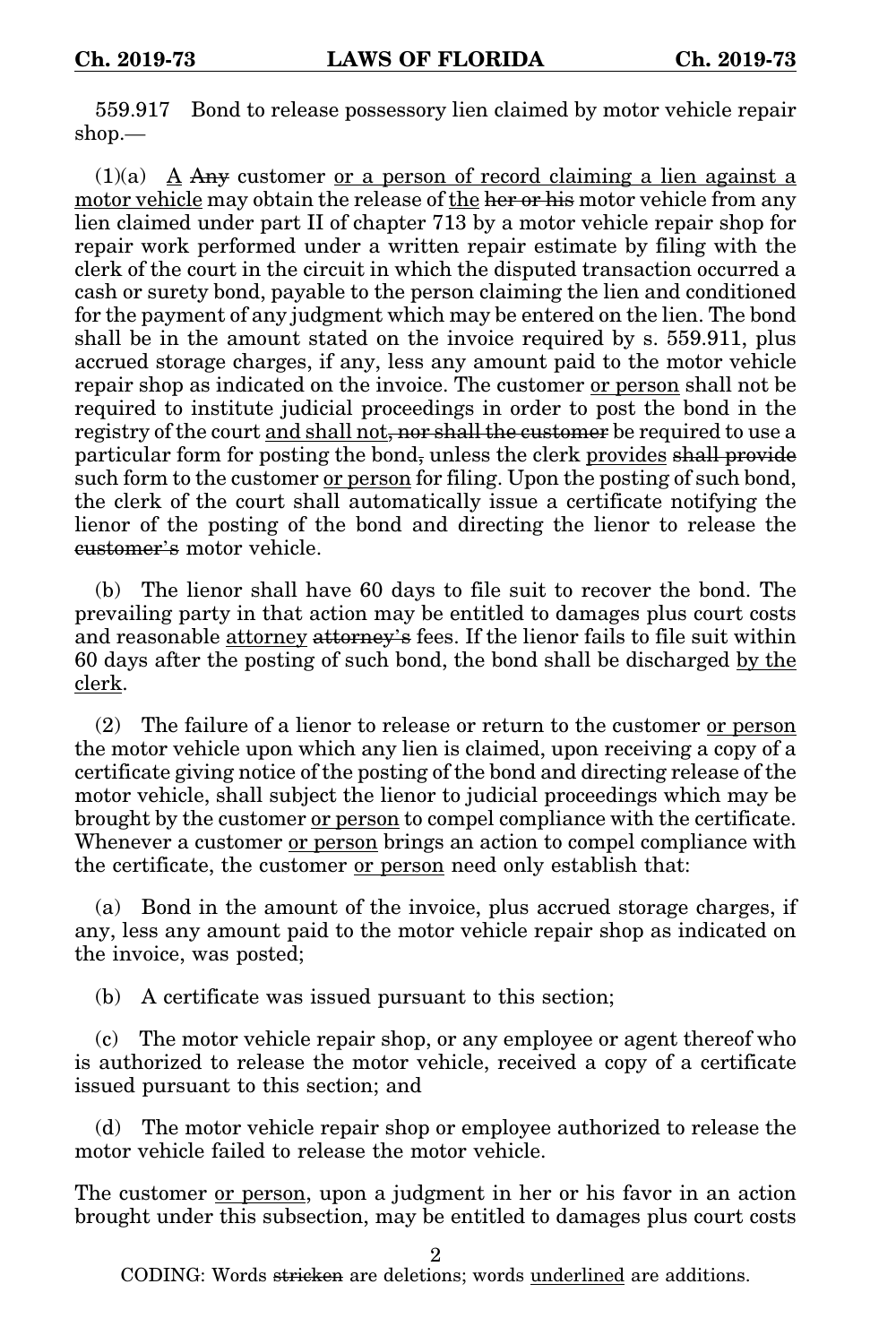and reasonable attorney attorney's fees sustained by her or him by reason of such wrongful detention or retention. Upon a judgment in favor of the motor vehicle repair shop, the shop may be entitled to reasonable attorney attorney's fees.

(3) A  $\overline{A}$  Any motor vehicle repair shop that which, or an any employee or agent thereof who is authorized to release the motor vehicle who, upon receiving a copy of a certificate giving notice of the posting of the bond in the required amount and directing release of the motor vehicle, fails to release or return the property to the customer or person pursuant to this section commits is guilty of a misdemeanor of the second degree, punishable as provided in s. 775.082 or s. 775.083.

 $(4)$  A Any customer or person who stops payment on a credit card charge or a check drawn in favor of a motor vehicle repair shop on account of an invoice or who fails to post a cash or surety bond pursuant to this section shall be prohibited from any recourse under this section with respect to the motor vehicle repair shop.

Section 2. Subsection (18) is added to section 559.920, Florida Statutes, to read:

559.920 Unlawful acts and practices.—It shall be a violation of this act for any motor vehicle repair shop or employee thereof to:

(18) Violate any provision of s. 713.585.

Section 3. Subsections  $(1)$  through  $(4)$ ,  $(9)$ , and  $(13)$  of section 713.585, Florida Statutes, are amended, and subsections (14) through (18) are added to that section, to read:

713.585 Enforcement of lien by sale of motor vehicle.—A person claiming a lien under s. 713.58 for performing labor or services on a motor vehicle may enforce such lien by sale of the vehicle in accordance with the following procedures:

(1) The lienor <u>or the lienor's agent</u> must give notice of the lien, by certified mail, return receipt requested, within 7 business days, excluding Saturday and Sunday, from the beginning date of the assessment of storage charges on said motor vehicle, to the registered owner of the vehicle, to the customer as indicated on the order for repair, and to all other persons claiming an interest therein in or lien thereon, as disclosed by the records of the Department of Highway Safety and Motor Vehicles or as disclosed by the records of any corresponding agency of any other state in which the vehicle is identified through a records check of the National Motor Vehicle Title Information System or an equivalent commercially available system as being the current state where the vehicle is titled. Such notice must contain:

(a) Be sent to the registered owner, the customer, and all other persons claiming an interest therein or lien thereon within 7 business days, excluding Saturday and Sunday, after the date on which storage charges

3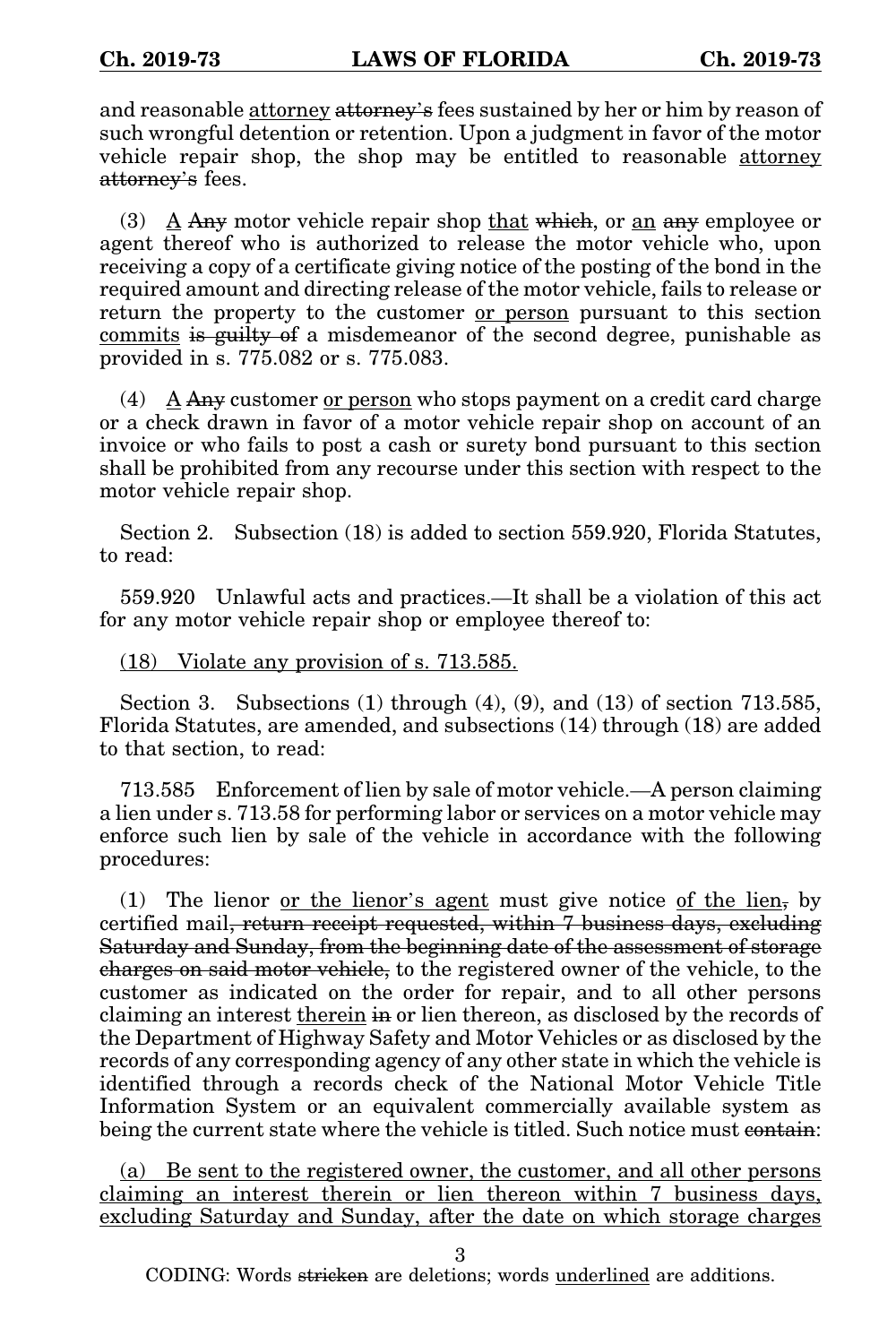begin to accrue on the vehicle. However, in no event shall the notice of lien be sent less than 30 days before the sale of the motor vehicle.

(b) Be sent by certified mail with the last 8 digits of the vehicle identification number of the motor vehicle subject to the lien clearly printed in the delivery address box and on the outside of the envelope sent to the registered owner, the customer, and all other persons claiming an interest therein or lien thereon.

 $(c)$ (a) Contain a description of the vehicle, including, at minimum, its year, make, vehicle identification number, and the vehicle's location.

 $(d)$ (b) Contain the name and address of the owner of the vehicle, the customer as indicated on the order for repair, and any person claiming an interest therein in or lien thereon.

 $(e)(e)$  Contain the name, address, and telephone number of the lienor.

 $(f)(d)$  Contain notice that the lienor claims a lien on the vehicle for labor and services performed and storage charges, if any, and the cash sum which, if paid to the lienor, would be sufficient to redeem the vehicle from the lien claimed by the lienor.

(g) Contain the motor vehicle repair shop's registration number, owner's name, and physical address and the entity name, as registered with the Department of Agriculture and Consumer Services, of the business where the repair work or storage occurred, which must also appear on the outside of the envelope sent to the registered owner, the customer, and all other persons claiming an interest in or lien on the vehicle.

(h) Contain the name of the person or entity that authorized the labor or services on the vehicle.

(i) Contain an itemized statement of the amount claimed to be owed to the lienor, including the date the vehicle was dropped off for repairs; the date the repairs were completed; the date the customer was notified of the completion of the repairs; the amount due for repairs, adjustments, or modifications to the vehicle; any administrative fees; and any daily storage charges.

 $(j)(e)$  Contain notice that the lien claimed by the lienor is subject to enforcement pursuant to this section and that the vehicle may be sold to satisfy the lien.

 $(k)$ (f) Contain If known, the date, time, and location of any proposed or scheduled sale of the vehicle. A vehicle may not be sold earlier than 60 days after completion of the repair work.

 $(l)$ (g) Contain notice that the owner of the vehicle or any person claiming an interest therein in or lien thereon has a right to a hearing at any time before the scheduled date of sale by filing a demand for hearing with the

4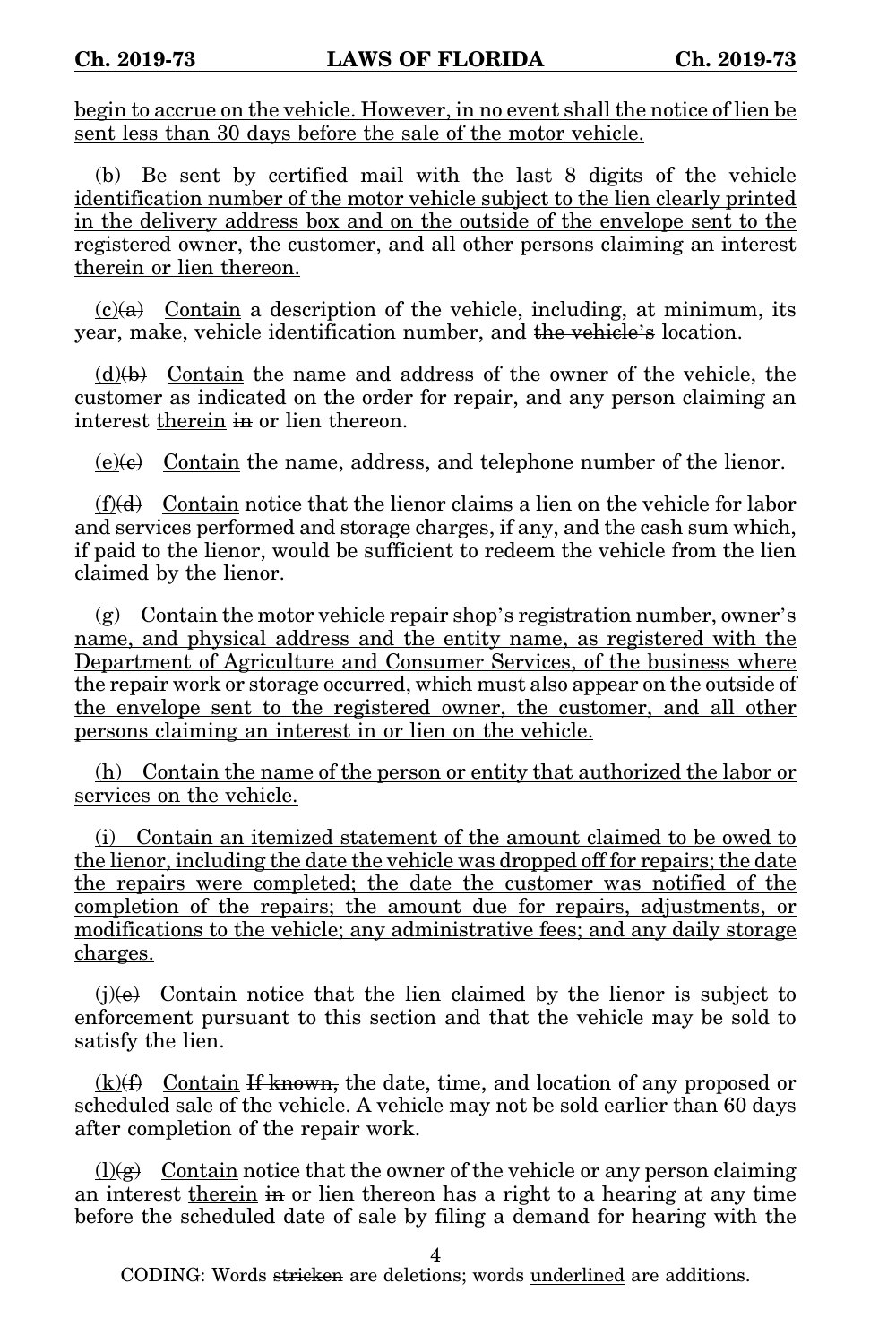clerk of the circuit court in the county in which the vehicle is held and mailing copies of the demand for hearing to all other owners and lienors as reflected on the notice.

 $(m)(h)$  Contain notice that the owner of the vehicle has a right to recover possession of the vehicle without instituting judicial proceedings by posting bond in accordance with s. 559.917.

 $(n)(i)$  Contain notice that any proceeds from the sale of the vehicle remaining after payment of the amount claimed to be due and owing to the lienor will be deposited with the clerk of the circuit court for disposition upon court order pursuant to subsection (8).

 $(0)(i)$  Contain notice that a lienholder, if any, has the right, as specified in subsection (5), to demand a hearing or to post a bond.

(p) Contain a statement that the lienor will make the vehicle available for inspection during regular business hours within 3 business days after receiving a written request to inspect the vehicle from a notice recipient, who may present either a copy of an electronic title or a paper title as evidence of his or her interest in and right to inspect the vehicle.

(q) Contain the address at which the vehicle is physically located.

(2) If attempts to locate the owner or lienholder are unsuccessful after a check of the records of the Department of Highway Safety and Motor Vehicles and any state disclosed by the check of the National Motor Vehicle Title Information System or an equivalent commercially available system, the lienor must notify the local law enforcement agency in writing by certified mail or acknowledged hand delivery that the lienor has been unable to locate the owner or lienholder, that a physical search of the vehicle has disclosed no ownership information, and that a good faith effort, including records checks of the Department of Highway Safety and Motor Vehicles database and the National Motor Vehicle Title Information System or an equivalent commercially available system, has been made. A description of the motor vehicle which includes the year, make, and identification number must be given on the notice. This notification must take place within 7 business days, excluding Saturday and Sunday, after from the beginning date on which of the assessment of storage charges begin to accrue on the said motor vehicle. For purposes of this subsection paragraph, the term "good faith effort" means that the following checks have been performed by the company to establish the prior state of registration and title:

(a) A check of the department's Department of Highway Safety and Motor Vehicles database for the owner and any lienholder.;

(b) A check of the federally mandated electronic National Motor Vehicle Title Information System or an equivalent commercially available system to determine the state of registration when there is not a current title or

5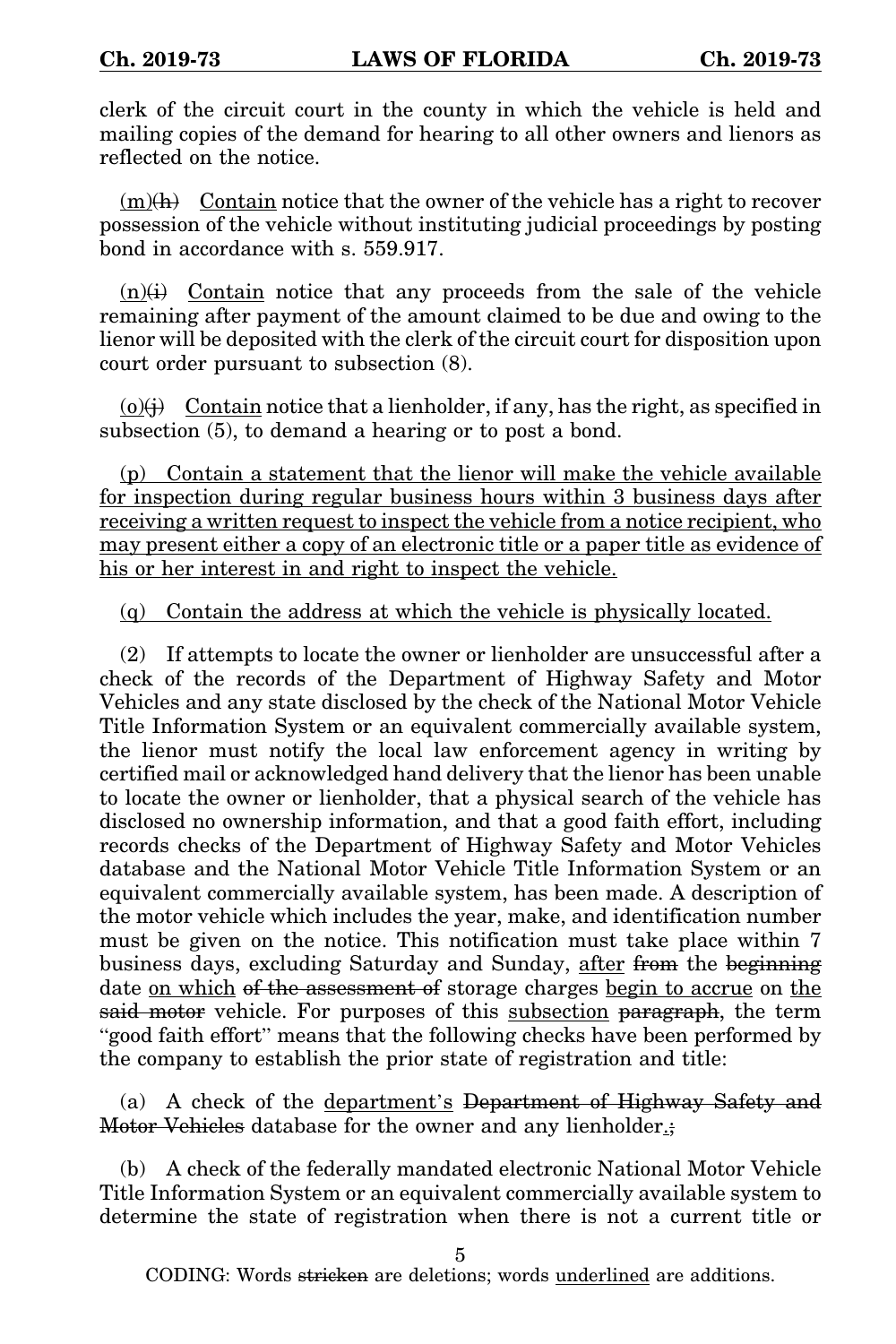registration record for the vehicle on file with the department. of Highway Safety and Motor Vehicles;

(c) A check of the vehicle for any type of tag, tag record, temporary tag, or regular tag.;

(d) A check of the vehicle for an inspection sticker or other stickers and decals that could indicate the state of possible registration.; and

(e) A check of the interior of the vehicle for any papers that could be in the glove box, trunk, or other areas for the state of registration.

(3) A vehicle may not be sold earlier than 60 days after completion of the repair work. If the date of the sale was not included in the notice of lien required in subsection (1), notice of the sale must be sent by certified mail at least, return receipt requested, not less than 15 days before the date of sale, to the customer as indicated on the order for repair, and to all other persons claiming an interest in or lien on the motor vehicle, as disclosed by the records of the Department of Highway Safety and Motor Vehicles or of a corresponding agency of any other state in which the vehicle appears to have been registered after completion of a check of the National Motor Vehicle Title Information System or an equivalent commercially available system. Such notice must:

(a) Be sent by certified mail with the last 8 digits of the vehicle identification number of the motor vehicle subject to the sale clearly identified and printed in the delivery address box and on the outside of the envelope sent to the registered owner, the customer, and all other persons claiming an interest therein or lien thereon.

(b) Contain the motor vehicle repair shop's registration number, owner's name, and physical address and the entity name, as registered with the Department of Agriculture and Consumer Services, of the business where the repair work or storage occurred, which must also appear on the outside of the envelope containing the notice of sale in the return address section of the envelope.

(4) The lienor, at least 15 days before the proposed or scheduled date of sale of the vehicle, shall publish the notice required by this section once in a newspaper circulated in the county where the vehicle repair work was completed and where the sale is to take place held. A certificate of compliance with the notification provisions of this section, which includes the vehicle identification number, verified by the lienor, together with a copy of the notice of lien required by subsection (1) and the notice of sale required by subsection (3), which must include and return receipt for mailing of the notice required by this section, proof of publication, and checks of the Department of Highway Safety and Motor Vehicles and the National Motor Vehicle Title Information System or an equivalent commercially available system, must be duly and expeditiously filed with the clerk of the circuit court in the county where the vehicle is held. The lienor, at the time of filing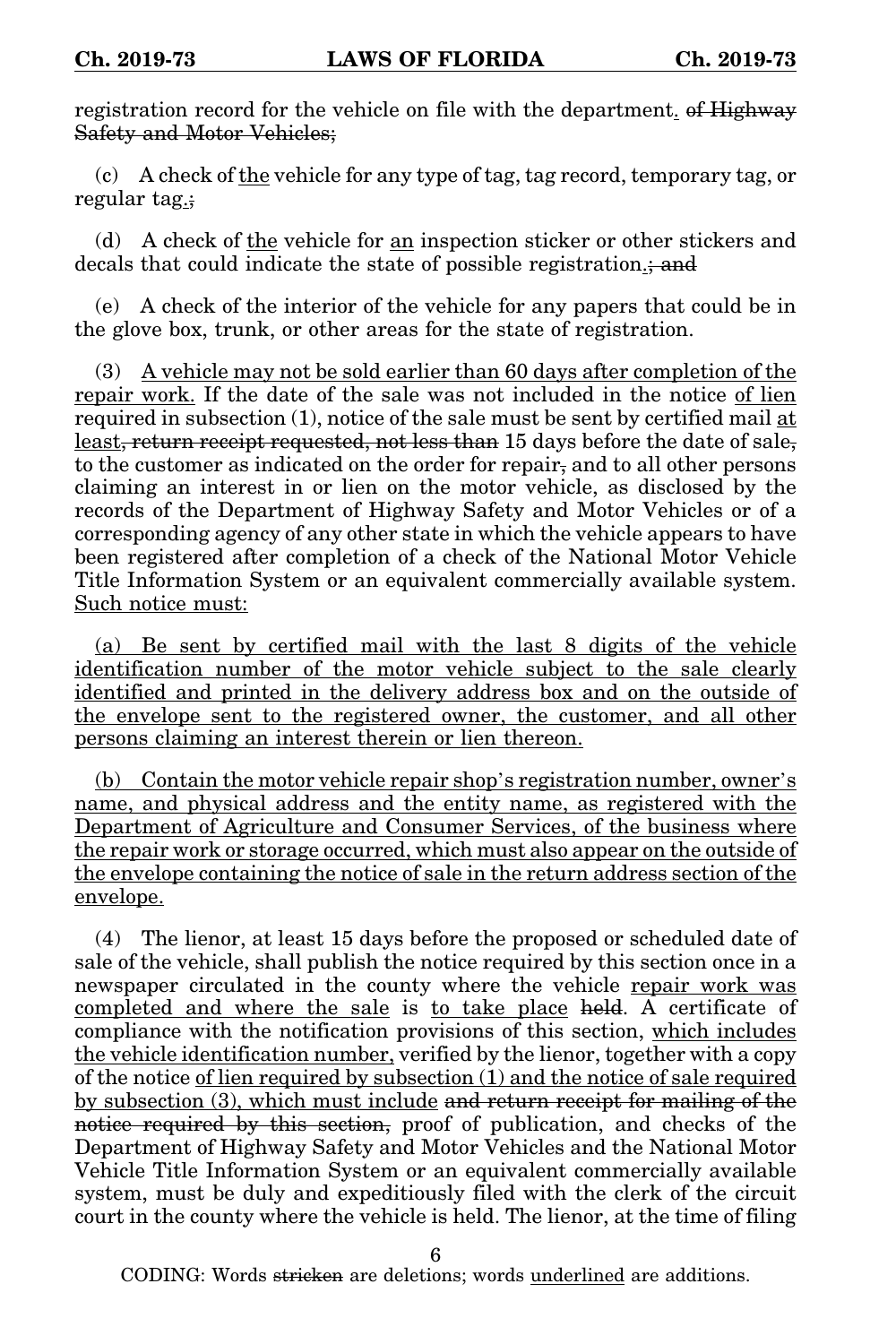the certificate of compliance, must pay to the clerk of that court a service charge of \$10 for indexing and recording the certificate.

 $(9)(a)$  A copy of the certificate of compliance, which must include the vehicle identification number, and the report of sale, certified by the clerk of the court, a copy of the notice of lien required by subsection (1) and the notice of sale required by subsection (3), and proof of the required check of the National Motor Vehicle Title Information System or an equivalent commercially available system shall constitute satisfactory proof for application to the Department of Highway Safety and Motor Vehicles for transfer of title, together with any other proof required by any rules and regulations of the department.

(b) The Department of Highway Safety and Motor Vehicles may not approve an application for transfer of title if the application fails to include a copy of the notice of lien required by subsection (1) and the notice of sale required by subsection (3). The vehicle identification number on the notice of lien must match the vehicle identification number of the vehicle that is the subject of the transfer of title.

(13) A failure to make good faith efforts as defined in subsection (2) precludes the imposition of any storage charges against the vehicle. If a lienor fails to provide notice to any person claiming a lien on a vehicle under subsection (1) within 7 business days after the date assessment of storage of the vehicle charges has begun, then the lienor may not charge the person is precluded from charging for more than 7 days of storage, but such failure to provide timely notice does not affect charges made for repairs, adjustments, or modifications to the vehicle or the priority of liens on the vehicle.

(14) At any time before the proposed or scheduled date of sale of a vehicle, the owner, the customer, or a person claiming an interest therein or lien thereon may request to inspect the vehicle. The lienor must make the vehicle available for inspection during regular business hours within 3 business days after receiving a written request to inspect the vehicle.

 $(15)(a)$  A lienor or the lienor's agent may charge an administrative fee to the registered owner or a person of record claiming a lien against the vehicle to obtain release of the vehicle from the claim of lien imposed under this section. Such administrative fee may not exceed \$250. For purposes of this paragraph, the term "administrative fee" means a lien fee or any fee imposed by the lienor or the lienor's agent for administrative costs added to the amount due for storage, repairs, adjustments, or modifications to the vehicle.

(b) A lienor or the lienor's agent may not charge fees or costs, other than those authorized in this section, that exceed \$250.

(16) A motor vehicle repair shop, garage, automotive service facility, or storage operator must use a third-party service approved by the Department of Highway Safety and Motor Vehicles to transmit all notices required by

7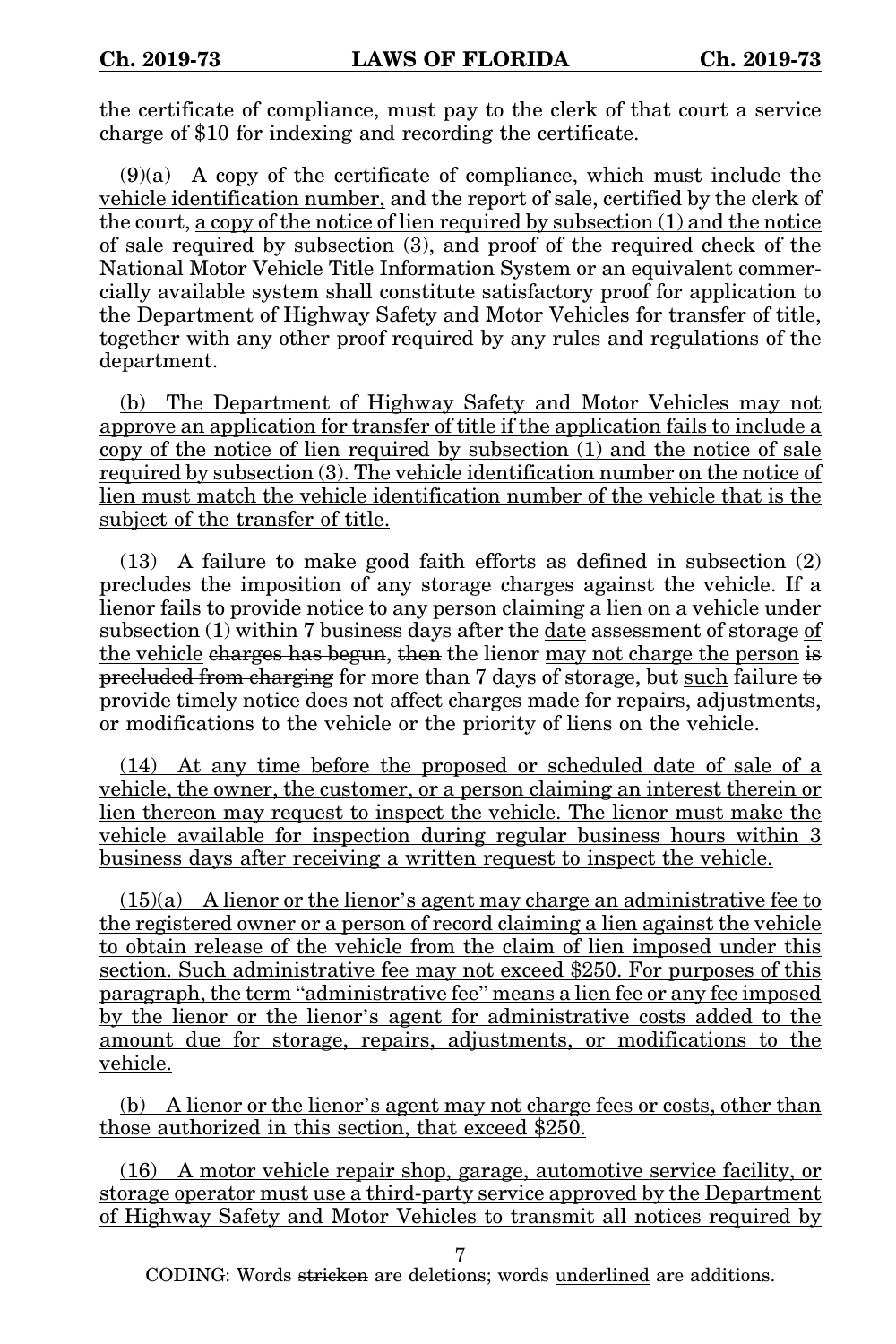this section. If there is no third-party service approved by the department, the motor vehicle repair shop, garage, automotive service facility, or storage operator may mail the notices and provide evidence of compliance with this section upon submission of an application for certificate of title or certificate of destruction.

(a) For purposes of this subsection, the term "third-party service" means a qualified business entity that, upon a request submitted through a website by a motor vehicle repair shop, garage, automotive service facility, or storage operator:

1. Accesses the National Motor Vehicle Title Information System records to obtain the last state of record of the vehicle.

2. Accesses the owner, lienholder, and insurer information, as applicable, for a vehicle from the department.

3. Electronically generates the notices required of a motor vehicle repair shop, an automotive service facility, a garage, and a towing-storage operator by this section through the website.

4. Prints and sends the notices required under this section to each owner, lienholder, and insurer of record by certified mail.

5. Electronically returns tracking information or other proof of mailing and delivery of the notices to the motor vehicle repair shop, automotive service facility, garage, and towing-storage operator.

6. Electronically reports to the department, via an electronic data exchange process using a web interface, the following information related to the repair and storage notices:

a. The vehicle identification number.

b. The license plate number.

c. The name and address of the repair shop or lienor.

d. The physical location of the vehicle.

e. The date on which the vehicle was dropped off for repairs.

f. The date on which the repairs were completed.

g. The amount due for repairs and the storage amount per day.

h. The dates on which the notice was mailed and delivered.

i. The date on which the owner was notified that the repairs were completed.

j. Other information required by the department.

8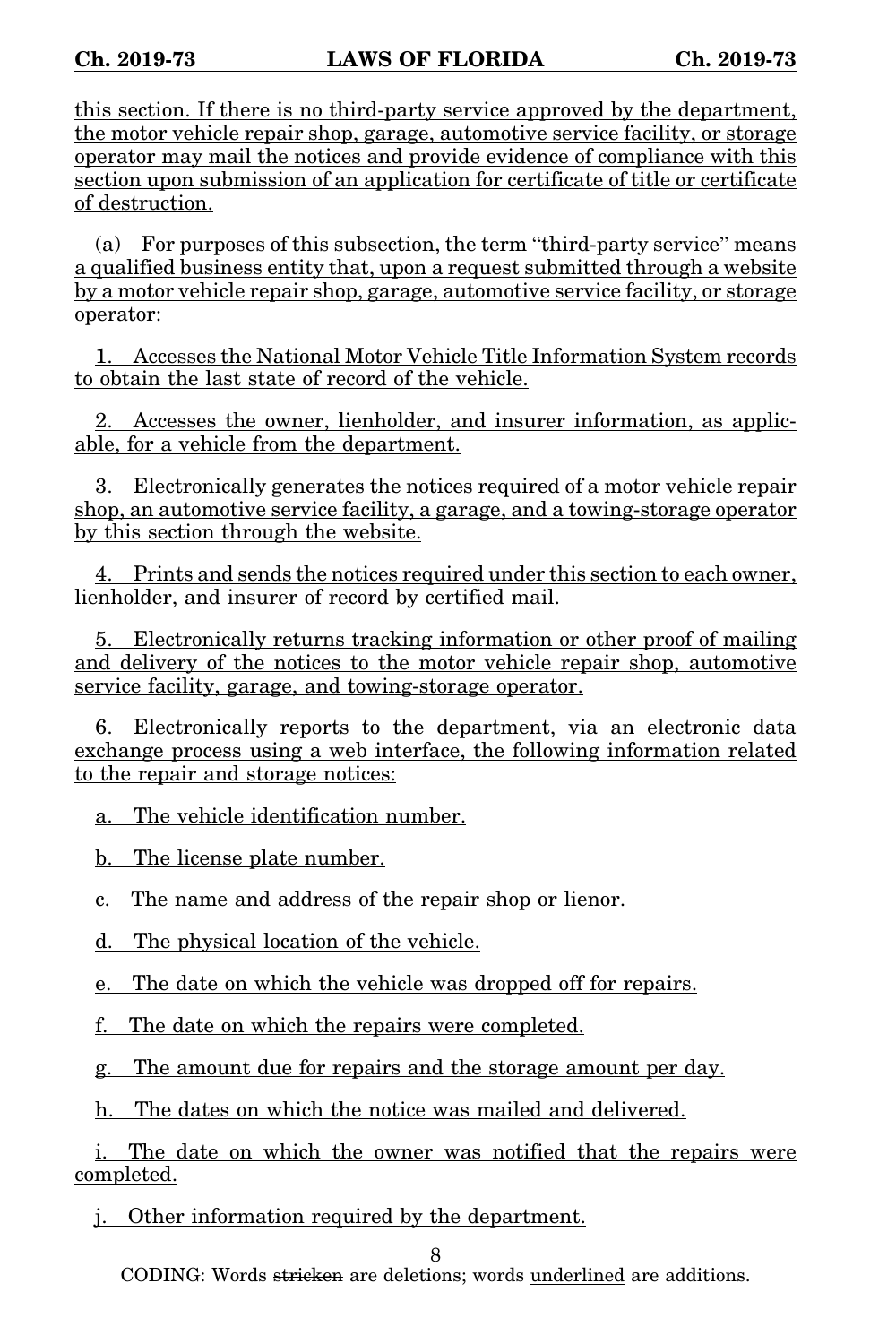(b) A third-party service must apply to and be approved by the department in order to provide notices under this section. The department shall prescribe the format for the application. The department may approve the applicant as qualified to perform the services provided in paragraph (a) if the applicant:

1. Provides the department with a \$1 million bond.

2. Submits an acceptable internal control and data security audit (Level 2) or its equivalent performed by a licensed certified public accountant.

3. Successfully demonstrates the ability to electronically provide required data to the department via an electronic data exchange process using a web interface.

(c) The department may deny, suspend, or revoke approval of a thirdparty service if the department determines that the third-party service has committed an act of fraud or misrepresentation related to a notice required by this section.

(d) A third-party service must maintain all records related to providing notices under this section for 5 years and allow the department to inspect and copy such records upon request. The records may be maintained in an electronic format.

(e) A third-party service must annually provide the department with evidence that it maintains a \$1 million bond and must annually submit an internal control and data security audit (Level 2) or its equivalent performed by a licensed certified public accountant to continue its approved status each year.

(f) A third-party service must maintain a publicly available website that allows owners, registrants, lienholders, insurance companies, or their agents to search for notices sent pursuant to this section. The search results must exclude personal identifying information but provide the same information provided to the department.

(17) A lienor must release to the owner, lienholder, or agent thereof all of the personal property found in but not affixed to the vehicle. Upon payment of the charges owed, the lienor must release the vehicle to the paying owner, lienholder, or agent thereof.

(18) A lienor must accept either a copy of an electronic title or a paper title as evidence of a person's interest in a vehicle.

Section 4. Subsection (4), paragraphs (a) and (b) of subsection (5), and subsections (6) and (9) of section 713.78, Florida Statutes, are amended, and subsections (14) through (17) are added to that section, to read:

713.78 Liens for recovering, towing, or storing vehicles and vessels.—

9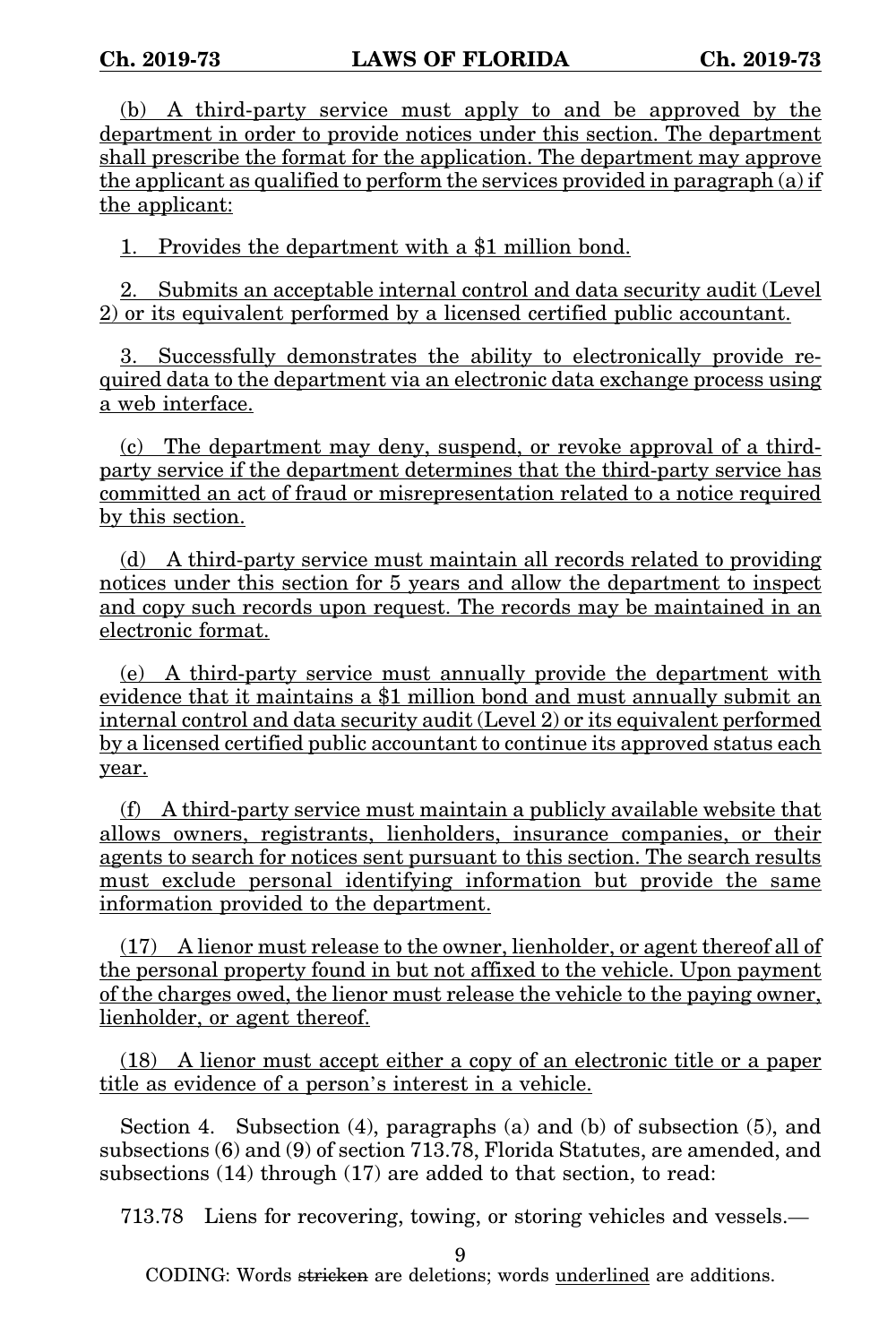$(4)(a)$  A Any person regularly engaged in the business of recovering, towing, or storing vehicles or vessels who comes into possession of a vehicle or vessel pursuant to subsection (2), and who claims a lien for recovery, towing, or storage services, shall give notice, by certified mail, to the registered owner, the insurance company insuring the vehicle notwithstanding the provisions of s. 627.736, and to all persons claiming a lien thereon, as disclosed by the records in the Department of Highway Safety and Motor Vehicles or as disclosed by the records of any corresponding agency in any other state in which the vehicle is identified through a records check of the National Motor Vehicle Title Information System or an equivalent commercially available system as being titled or registered.

(b) Whenever a any law enforcement agency authorizes the removal of a vehicle or vessel or whenever a any towing service, garage, repair shop, or automotive service, storage, or parking place notifies the law enforcement agency of possession of a vehicle or vessel pursuant to s.  $715.07(2)(a)2$ , the law enforcement agency of the jurisdiction where the vehicle or vessel is stored shall contact the Department of Highway Safety and Motor Vehicles, or the appropriate agency of the state of registration, if known, within 24 hours through the medium of electronic communications, giving the full description of the vehicle or vessel. Upon receipt of the full description of the vehicle or vessel, the department shall search its files to determine the owner's name, the insurance company insuring the vehicle or vessel, and whether any person has filed a lien upon the vehicle or vessel as provided in s. 319.27(2) and (3) and notify the applicable law enforcement agency within 72 hours. The person in charge of the towing service, garage, repair shop, or automotive service, storage, or parking place shall obtain such information from the applicable law enforcement agency within 5 days after the date of storage and shall give notice pursuant to paragraph (a). The department may release the insurance company information to the requestor notwithstanding the provisions of s. 627.736.

(c) The notice of lien must be sent by certified mail to the registered owner, the insurance company insuring the vehicle notwithstanding s. 627.736, and all other persons claiming a lien thereon shall be sent within 7 business days, excluding Saturday and Sunday, after the date of storage of the vehicle or vessel. However, in no event shall the notice of lien be sent less than 30 days before the sale of to the registered owner, the insurance company insuring the vehicle notwithstanding the provisions of s. 627.736, and all persons of record claiming a lien against the vehicle or vessel. The notice must state:

1. If the claim of lien is for a vehicle, the last 8 digits of the vehicle identification number of the vehicle subject to the lien, or, if the claim of lien is for a vessel, the hull identification number of the vessel subject to the lien, clearly printed in the delivery address box and on the outside of the envelope sent to the registered owner and all other persons claiming an interest therein or lien thereon.

10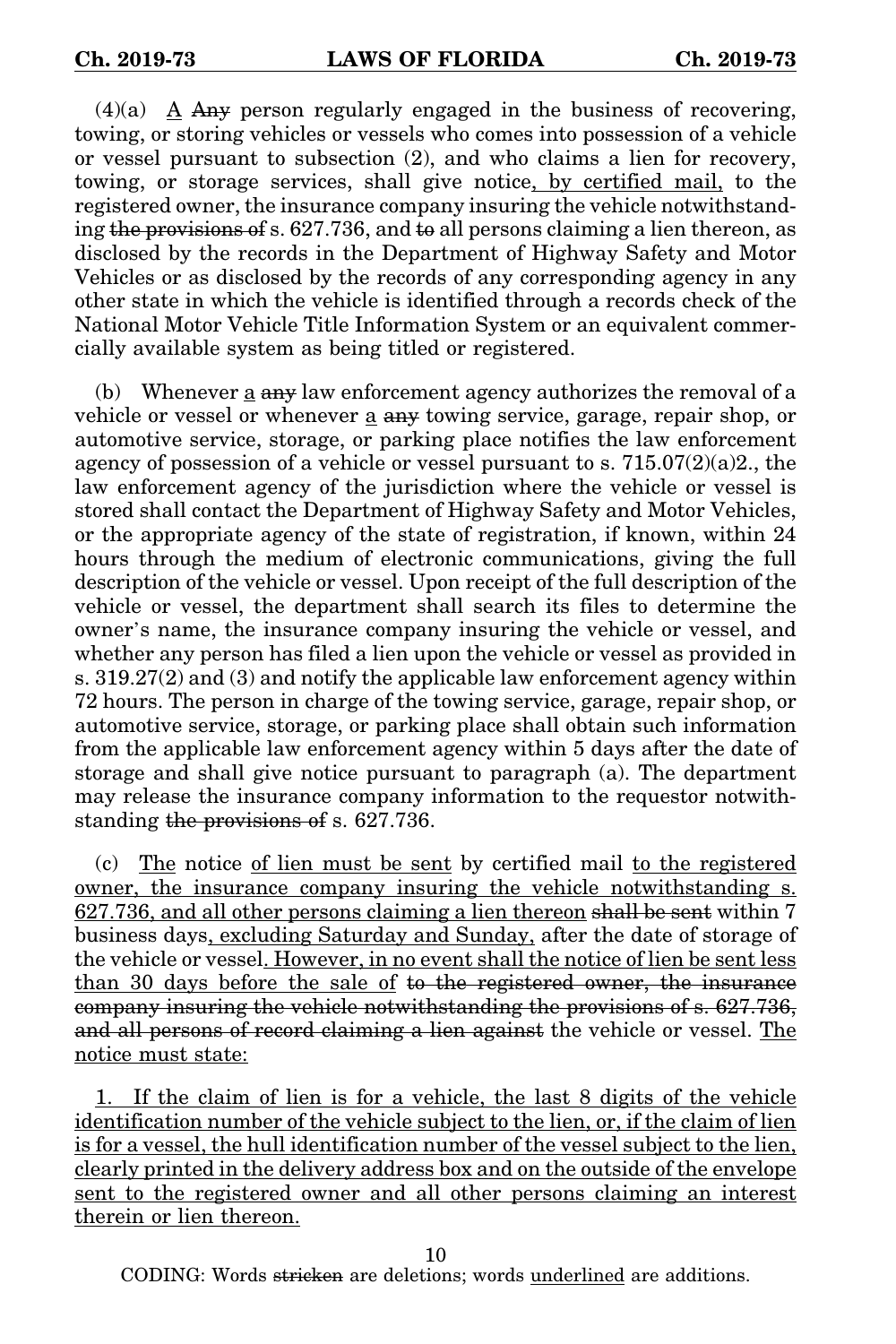2. The name, physical address, and telephone number of the lienor, and the entity name, as registered with the Division of Corporations, of the business where the towing and storage occurred, which must also appear on the outside of the envelope sent to the registered owner and all other persons claiming an interest in or lien on the vehicle or vessel.

3. It shall state The fact of possession of the vehicle or vessel.

4. The name of the person or entity that authorized the lienor to take possession of the vehicle or vessel.,

5. That a lien as provided in subsection (2) is claimed.,

6. That charges have accrued and include an itemized statement of the amount thereof.,

7. That the lien is subject to enforcement under pursuant to law, and that the owner or lienholder, if any, has the right to a hearing as set forth in subsection  $(5)$ ., and

8. That any vehicle or vessel that which remains unclaimed, or for which the charges for recovery, towing, or storage services remain unpaid, may be sold free of all prior liens after 35 days after the vehicle or vessel is stored by the lienor if the vehicle or vessel is more than 3 years of age or after 50 days after the vehicle or vessel is stored by the lienor if the vehicle or vessel is 3 years of age or less.

9. The address at which the vehicle or vessel is physically located.

(d) The notice of lien may not be sent to the registered owner, the insurance company insuring the vehicle or vessel, and all other persons claiming a lien thereon less than 30 days before the sale of the vehicle or vessel.

(e)(d) If attempts to locate the name and address of the owner or lienholder prove unsuccessful, the towing-storage operator shall, after 7 business working days, excluding Saturday and Sunday, after of the initial tow or storage, notify the public agency of jurisdiction where the vehicle or vessel is stored in writing by certified mail or acknowledged hand delivery that the towing-storage company has been unable to locate the name and address of the owner or lienholder and a physical search of the vehicle or vessel has disclosed no ownership information and a good faith effort has been made, including records checks of the Department of Highway Safety and Motor Vehicles database and the National Motor Vehicle Title Information System or an equivalent commercially available system. For purposes of this paragraph and subsection (9), the term "good faith effort" means that the following checks have been performed by the company to establish the prior state of registration and for title:

1.  $\Delta$  check of the department's Department of Highway Safety and Motor Vehicles database for the owner and any lienholder.

11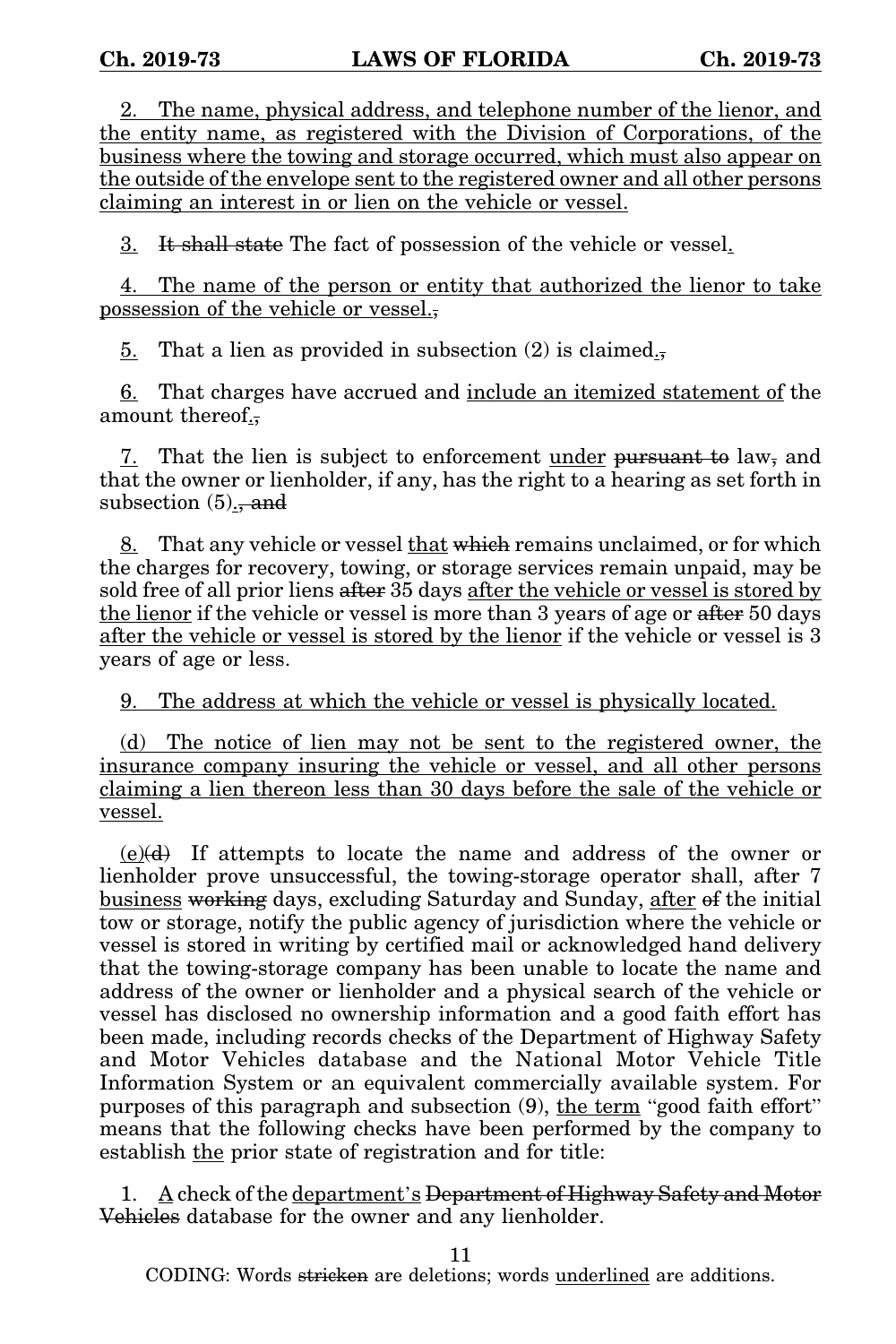2. A check of the electronic National Motor Vehicle Title Information System or an equivalent commercially available system to determine the state of registration when there is not a current registration record for the vehicle or vessel on file with the department of Highway Safety and Motor Vehicles.

3. A check of the vehicle or vessel for any type of tag, tag record, temporary tag, or regular tag.

4. A check of the law enforcement report for a tag number or other information identifying the vehicle or vessel, if the vehicle or vessel was towed at the request of a law enforcement officer.

5. A check of the trip sheet or tow ticket of the tow truck operator to determine whether see if a tag was on the vehicle or vessel at the beginning of <u>the</u> tow, if <u>a</u> private tow.

6. If there is no address of the owner on the impound report, a check of the law enforcement report to determine whether see if an out-of-state address is indicated from driver license information.

7.  $\underline{A}$  check of the vehicle or vessel for an inspection sticker or other stickers and decals that may indicate a state of possible registration.

8. A check of the interior of the vehicle or vessel for any papers that may be in the glove box, trunk, or other areas for a state of registration.

9. A check of the vehicle for a vehicle identification number.

10.  $\underline{A}$  check of the vessel for a vessel registration number.

11. A check of the vessel hull for a hull identification number which should be carved, burned, stamped, embossed, or otherwise permanently affixed to the outboard side of the transom or, if there is no transom, to the outmost seaboard side at the end of the hull that bears the rudder or other steering mechanism.

 $(5)(a)$  The owner of a vehicle or vessel removed pursuant to the provisions of subsection (2), or any person claiming a lien, other than the towing-storage operator, within 10 days after the time she or he has knowledge of the location of the vehicle or vessel, may file a complaint in the county court of the county in which the vehicle or vessel is stored to determine whether if her or his property was wrongfully taken or withheld from her or him.

(b) At any time before the sale of the vehicle or vessel Upon filing of a complaint, an owner or lienholder may have her or his vehicle or vessel released upon posting with the court a cash or surety bond or other adequate security equal to the amount of the charges for towing or storage and lot rental amount to ensure the payment of such charges in the event she or he does not prevail. Upon the posting of the bond and the payment of the

12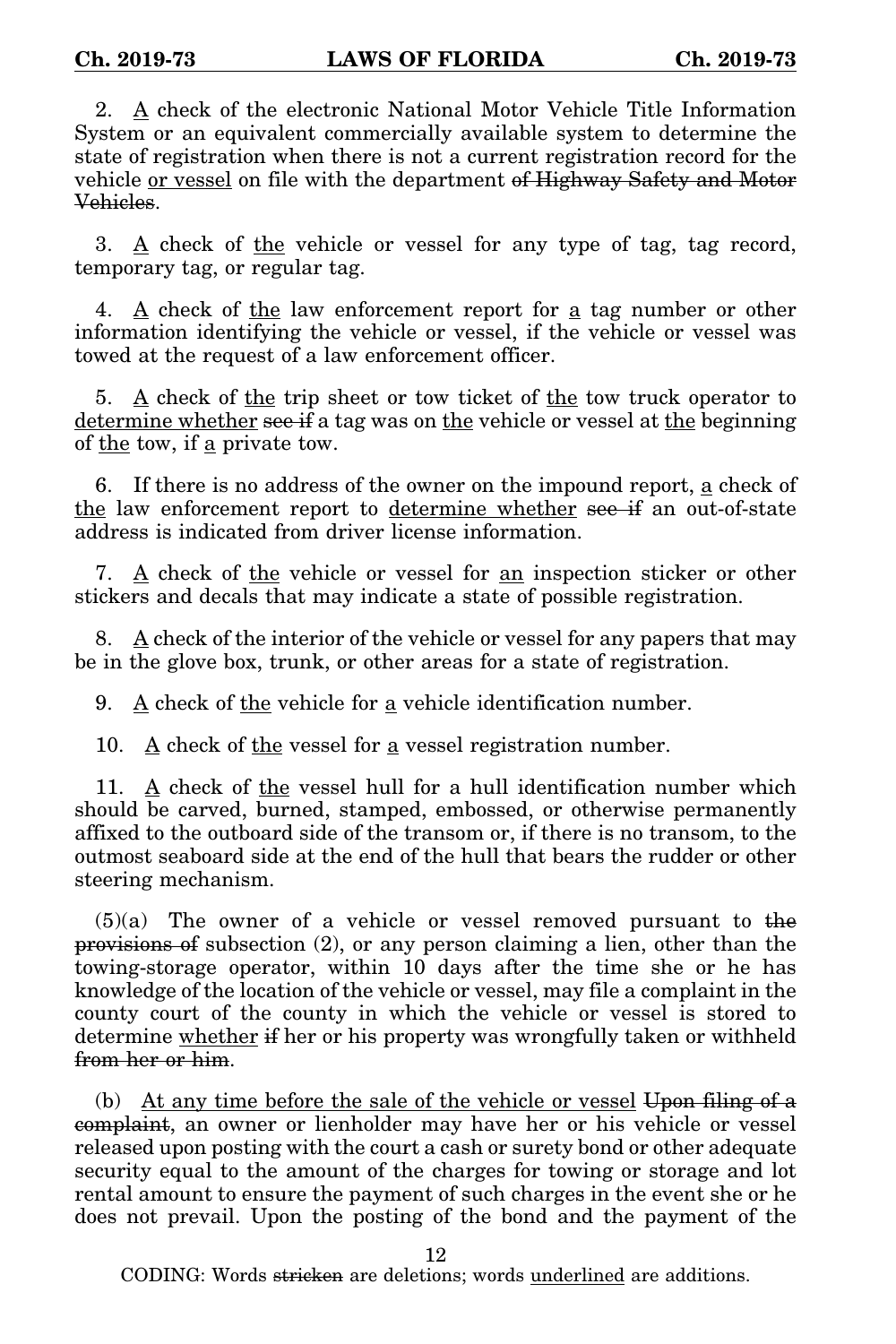applicable fee set forth in s. 28.24, the clerk of the court shall issue a certificate notifying the lienor of the posting of the bond and directing the lienor to release the vehicle or vessel. At the time of such release, after reasonable inspection, she or he shall give a receipt to the towing-storage company reciting any claims she or he has for loss or damage to the vehicle or vessel or the contents thereof.

(6) A Any vehicle or vessel that which is stored pursuant to subsection  $(2)$ and which remains unclaimed, or for which reasonable charges for recovery, towing, or storing remain unpaid, and any contents not released pursuant to subsection (10), may be sold by the owner or operator of the storage space for such towing or storage charge after 35 days after from the time the vehicle or vessel is stored by the lienor therein if the vehicle or vessel is more than 3 years of age or after 50 days after following the time the vehicle or vessel is stored by the lienor therein if the vehicle or vessel is 3 years of age or less. The sale shall be at public sale for cash. If the date of the sale was not included in the notice required in subsection (4), notice of the sale shall be given to the person in whose name the vehicle or vessel is registered and to all persons claiming a lien on the vehicle or vessel as shown on the records of the Department of Highway Safety and Motor Vehicles or of any corresponding agency in any other state in which the vehicle is identified through a records check of the National Motor Vehicle Title Information System or an equivalent commercially available system as being titled. Notice of the sale must shall be sent by certified mail. The notice must have clearly identified and printed, if the claim of lien is for a motor vehicle, the last 8 digits of the vehicle identification number of the motor vehicle subject to the lien, or, if the claim of lien is for a vessel, the hull identification number of the vessel subject to the lien, in the delivery address box and on the outside of the envelope sent to the registered owner and all other persons claiming an interest therein or lien thereon. The notice must be sent to the owner of the vehicle or vessel and the person having the recorded lien on the vehicle or vessel at the address shown on the records of the registering agency at least and shall be mailed not less than 15 days before the sale of the vehicle or vessel date of the sale. The notice must state the name, physical address, and telephone number of the lienor, and the vehicle identification number if the claim of lien is for a vehicle or the hull identification number if the claim of lien is for a vessel, all of which must also appear in the return address section on the outside of the envelope containing the notice of sale. After diligent search and inquiry, if the name and address of the registered owner or the owner of the recorded lien cannot be ascertained, the requirements of notice by mail may be dispensed with. In addition to the notice by mail, public notice of the time and place of sale shall be made by publishing a notice thereof one time, at least 10 days before prior to the date of the sale, in a newspaper of general circulation in the county in which the sale is to be held. The proceeds of the sale, after payment of reasonable towing and storage charges, and costs of the sale, in that order of priority, shall be deposited with the clerk of the circuit court for the county if the owner or lienholder is absent, and the clerk shall hold such proceeds subject to the claim of the owner or lienholder legally entitled thereto. The clerk shall be entitled to

13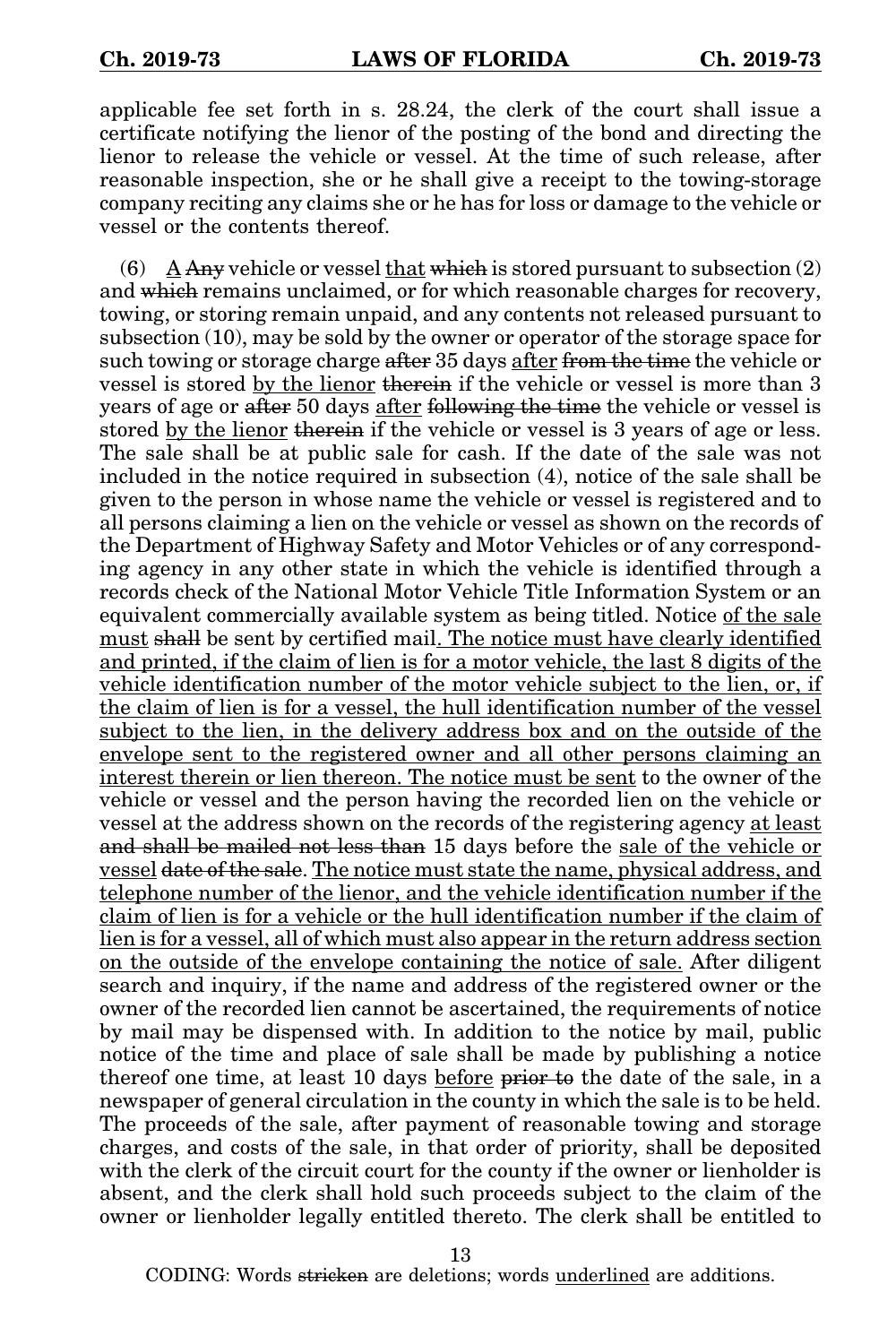receive 5 percent of such proceeds for the care and disbursement thereof. The certificate of title issued under this law shall be discharged of all liens unless otherwise provided by court order. The owner or lienholder may file a complaint after the vehicle or vessel has been sold in the county court of the county in which it is stored. Upon determining the respective rights of the parties, the court may award damages, attorney attorney's fees, and costs in favor of the prevailing party.

(9) Failure to make good faith best efforts to comply with the notice requirements of this section precludes shall preclude the imposition of any storage charges against the such vehicle or vessel. If a lienor fails to provide notice to a person claiming a lien on a vehicle or vessel in accordance with subsection (4), the lienor may not charge the person for more than 7 days of storage, but such failure does not affect charges made for towing the vehicle or vessel or the priority of liens on the vehicle or vessel.

 $(14)(a)$  A copy of the notice of lien required by subsection (4) and the notice of sale required by subsection (6), which must include the vehicle identification number if the claim of lien is for a vehicle or the hull identification number if the claim of lien is for a vessel, and proof of the required check of the National Motor Vehicle Title Information System or an equivalent commercially available system shall constitute satisfactory proof for application to the Department of Highway Safety and Motor Vehicles for transfer of title, together with any other proof required by any rules and regulations of the department.

(b) The Department of Highway Safety and Motor Vehicles may not approve an application for transfer of title if the application fails to include a copy of the notice of lien required by subsection (4) and the notice of sale required by subsection (6). The vehicle or hull identification number on the notice of lien must match the vehicle or hull identification number of the vehicle or vessel that is the subject of the transfer of title.

 $(15)(a)$  A lienor or the lienor's agent may charge an administrative fee to the registered owner or a person claiming a lien against the vehicle or vessel to obtain release of the vehicle or vessel from the claim of lien imposed under this section. Such administrative fee may not exceed \$250. For purposes of this paragraph, the term "administrative fee" means a lien fee or any fee imposed by the lienor or the lienor's agent for administrative costs added to the amount due for towing and storing the vehicle or vessel.

(b) A lienor or the lienor's agent may not charge fees or costs, other than those authorized in this section or ss. 125.0103 and 166.043, that exceed \$250.

(16) A towing-storage operator must use a third-party service approved by the Department of Highway Safety and Motor Vehicles to transmit all notices required by this section. If there is no third-party service approved by the department, the towing-storage operator may mail the notices and

14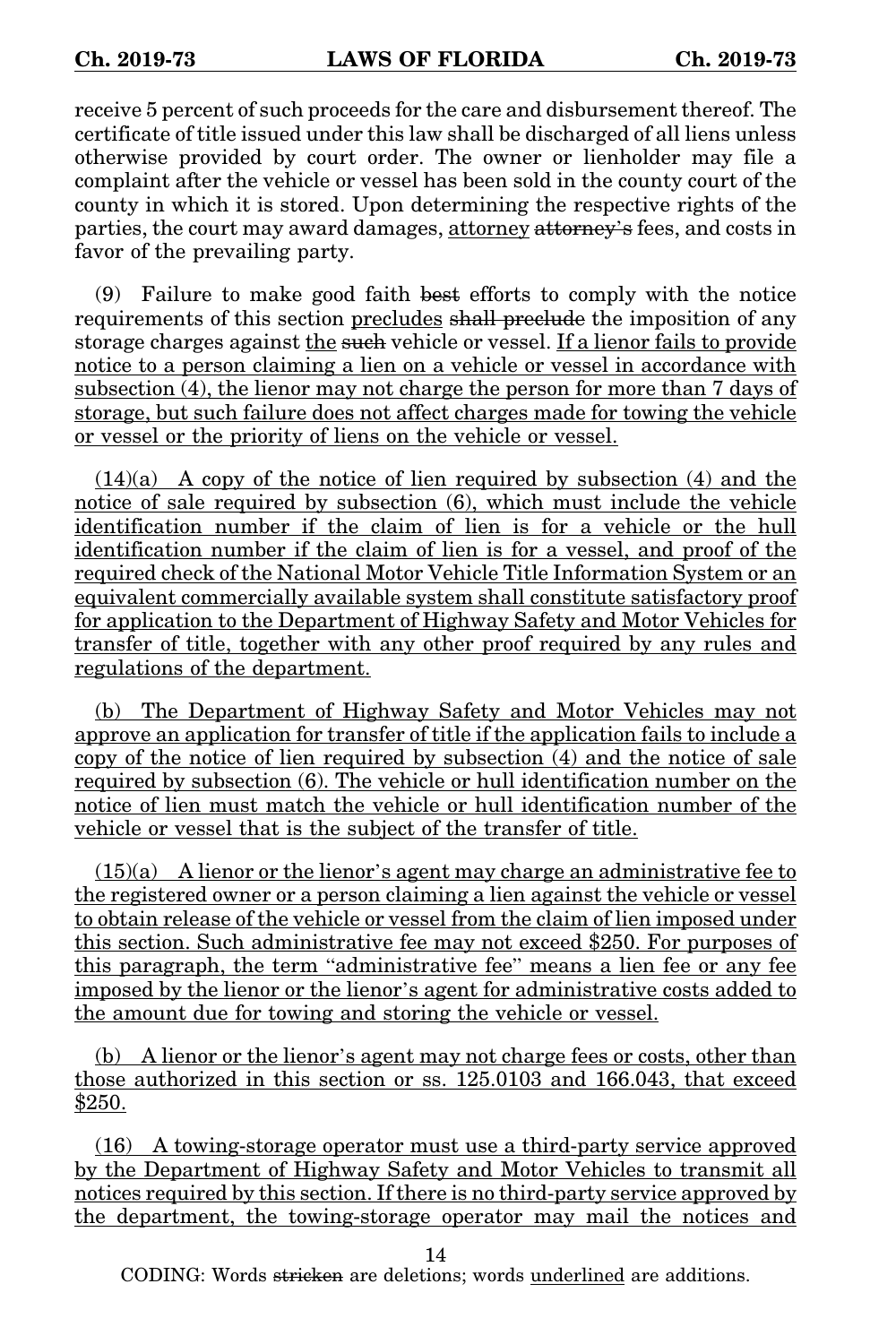provide evidence of compliance with this section upon submission of an application for certificate of title or certificate of destruction.

(a) For purposes of this subsection, the term "third-party service" means a qualified business entity that, upon a request submitted through a website by a towing-storage operator:

1. Accesses the National Motor Vehicle Title Information System records to obtain the last state of record of the vehicle.

2. Accesses the owner, lienholder, and insurer information, as applicable, for a vehicle or vessel from the department.

3. Electronically generates the notices required of a towing-storage operator by this section through the website.

4. Prints and sends the notices required under this section to each owner, lienholder, and insurer of record by certified mail.

5. Electronically returns tracking information or other proof of mailing and delivery of the notices to the towing-storage operator.

6. Electronically reports to the department, via an electronic data exchange process using a web interface, the following information related to the towing and storage notice:

a. The vehicle identification number or vessel hull identification number.

b. The license plate number.

c. The name and address of the towing-storage operator or lienor.

d. The physical location of the vehicle or vessel.

e. The date on which the vehicle or vessel was towed.

f. The amount of storage fees owed at the time of the notice.

g. The date of assessment of storage charges.

h. The dates on which the notice was mailed and delivered.

i. Other information required by the department.

(b) A third-party service must apply to and be approved by the department in order to provide notices under this section. The department shall prescribe the format for the application. The department may approve the applicant as qualified to perform the services provided in paragraph (a) if the applicant:

1. Provides the department with a \$1 million bond.

15